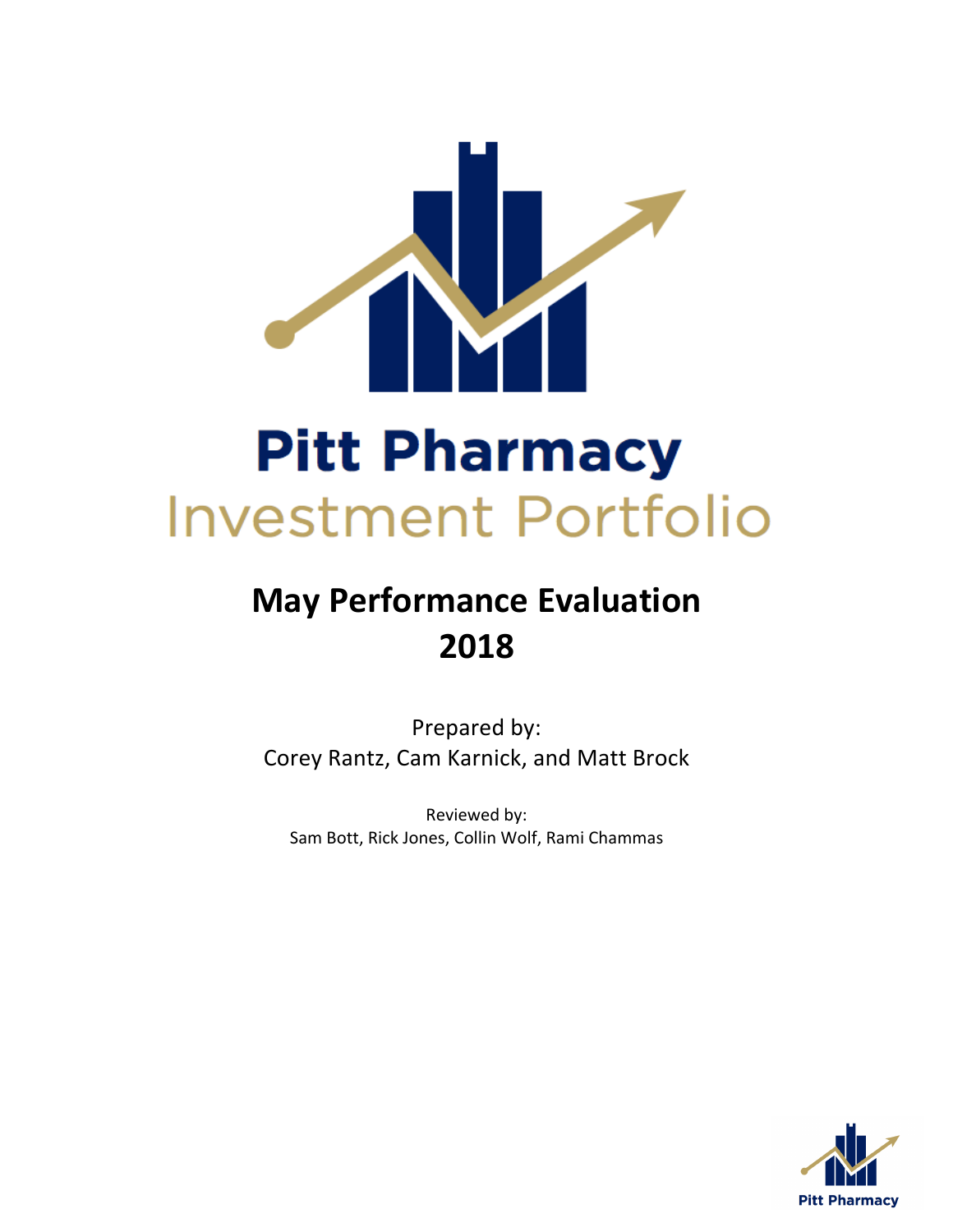# **Overview:**

This report is an evaluation of the holdings of the Pitt Pharmacy Investment Portfolio from the initial Investopedia purchases on 4/23/18 through the end of the day on 5/23/18**.** After initial investments, the account was valued at \$49,397.11. The total account value at the end of this period was \$51,075.54. During this period, the portfolio saw a growth of 2.30%, with projections for a 29.54% annual return. This beat the S&P 500 Healthcare index, which saw a growth of 1.08% over the same time frame.

**Monthly Gain: +2.30% Quarterly Gain: +2.30% Year to Date Gain: +2.30% One-Year Gain: +2.30%**

| Company              | <b>Ticker</b> | <b>Share Price</b><br><b>Market Close on 5/23</b> | Performance           | <b>Actual Holding Value</b> |
|----------------------|---------------|---------------------------------------------------|-----------------------|-----------------------------|
| Abbott               | <b>ABT</b>    | \$61.84                                           | +\$215.04 (4.32%)     | \$4,947.20                  |
| <b>JNJ</b>           | <b>JNJ</b>    | \$123.45                                          | $-$ \$92.61 (2.70%)   | \$3,456.60                  |
| Agios                | <b>AGIO</b>   | \$88.93                                           | $+$ \$50.66 (3.47%)   | \$1,422.88                  |
| Merck                | <b>MRK</b>    | \$59.17                                           | $-$ \$66.88 (1.47%)   | \$4,496.92                  |
| <b>GSK</b>           | <b>GSK</b>    | \$40.18                                           | $+$1.00(0.02%)$       | \$3,977.82                  |
| Gilead               | GILD          | \$68.17                                           | $-$ \$277.77 (7.98%)  | \$3,476.67                  |
| Medtronic            | MDT           | \$85.26                                           | +\$316.83 (6.38%)     | \$4,945.08                  |
| Concert              | <b>CNCE</b>   | \$20.21                                           | $+$ \$26.52 (5.32%)   | \$485.04                    |
| <b>Bristol Myers</b> | <b>BMY</b>    | \$52.50                                           | +\$121.25 (2.44%)     | \$4,987.50                  |
| <b>United Health</b> | <b>UNH</b>    | \$244.26                                          | +\$188.37 (3.81%)     | \$4,885.20                  |
| Abbvie               | <b>ABBV</b>   | \$105.60                                          | +\$671.51 (13.63%)    | \$4,963.20                  |
| <b>Novartis</b>      | <b>NVS</b>    | \$76.43                                           | $-$ \$91.52 (1.84%)   | \$4,967.95                  |
| Idexx                | <b>IDXX</b>   | \$204.16                                          | $+$ \$77.52 (3.27%)   | \$2,449.92                  |
|                      |               |                                                   | $+$ \$1139.91 (2.30%) | \$51,075.04                 |

# **Figure 1: Current Securities**

**Figure 1:** Current Securities. Data for the table was collected from Investopedia. All values represent the market close for the individual securities and the overall portfolio in 5/23/18. The performance section represents the growth of each security and the overall portfolio against the market close on  $4/23$ , when all current securities were originally purchased.

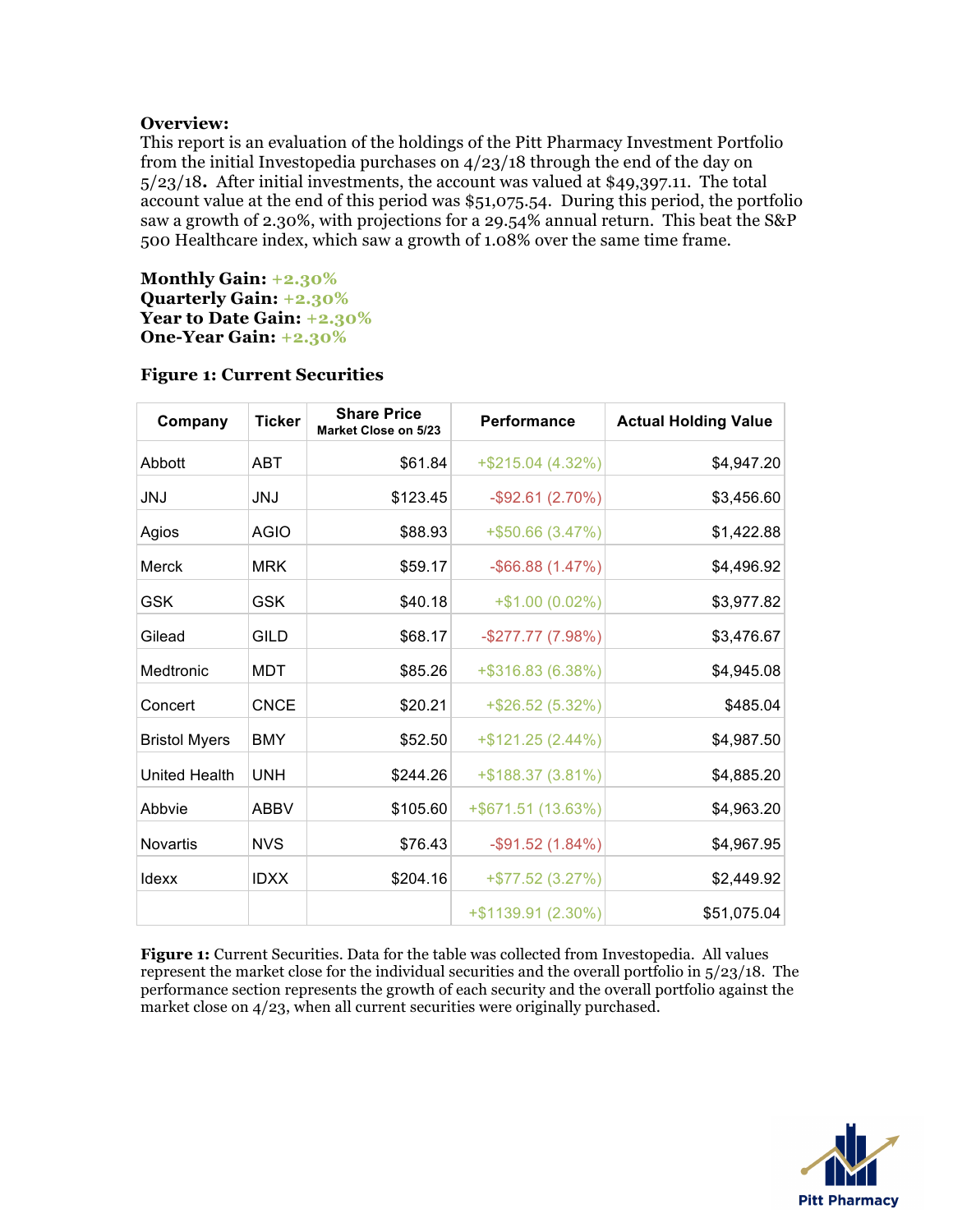#### **Strongest Performing Sector:**

#### *Medical Devices*

The medical device sector saw a strong month, largely due to the ever advancing technologies that go beyond traditional pharmacological methods. As technology continues to advance and non-pharmacological treatments become less invasive, continued growth can be expected from this innovative sector.

## **Weakest Performing Sector:**

*Large Drug Manufacturers*

As the war on drug prices continues and the administration decides how they want to combat the rising of expensive therapies, this sector will continue to experience volatility. This sector does require monitoring during the current pricing pressure.

# **Strongest Individual Holdings:**

The strongest individual holdings were chosen due to having the largest overall percent growth this period. Each of the three companies chosen saw a growth of at least 5%.

#### *Abbvie (ABBV): +13.63%*

Abbvie closed out April by releasing a strong Q1 earnings report that beat analyst predictions by \$300M. These substantial earnings were driven mostly by significant sales growth in HCV drug Mavyret and cancer drug Imbruvica, while sales of Abbvie's top drug, Humira, also increased. Despite Humira's continued growth, this is the first time that the blockbuster drug accounted for less than 60% of Abbvie's total revenue. While Amgen and Samsung Biepis will each launch biosimilar competition to Humira in Europe later this year, Abbvie will receive royalties on these biosimilars and the U.S. remains the major market for the drug. Abbvie's stock also saw significant growth when it announced at the beginning of May that it would issue \$7.5 billion buyback over the course of the month.

#### *Medtronic (MDT): +6.38%*

Earlier this month, Medtronic shares jumped nearly 5% upon the announcement that the company hired JPMorgan Chase & Co analyst, Mike Weinstein, as a senior vice president of strategy. Weinstein has extensive experience in business development, capital deployment, and creation of shareholder value. The move is seen as an indication that the company will aim for more shareholder friendly ways of moving their stock higher in the future, and so far it seems to be working. Throughout the rest of the month, their stock rose steadily on speculation that Q1 earnings would show strong growth in most if not all lines. The company will release Q1 earnings on May 24th.

#### *Concert (CNCE): +5.32%*

Concert was able to beat Q1 analyst predictions, by posting a loss of \$0.19 per share, as opposed to the predicted \$0.58. Aside from beating earnings, this small biotech company signed a long-term lease for a new state-of-the-art laboratory and office space complex in Lexington, MA. They will be sharing the space with Accent Pharmaceuticals. This company needs to be continuously monitored, as several trials are underway for many of their innovative deuterium analogs.

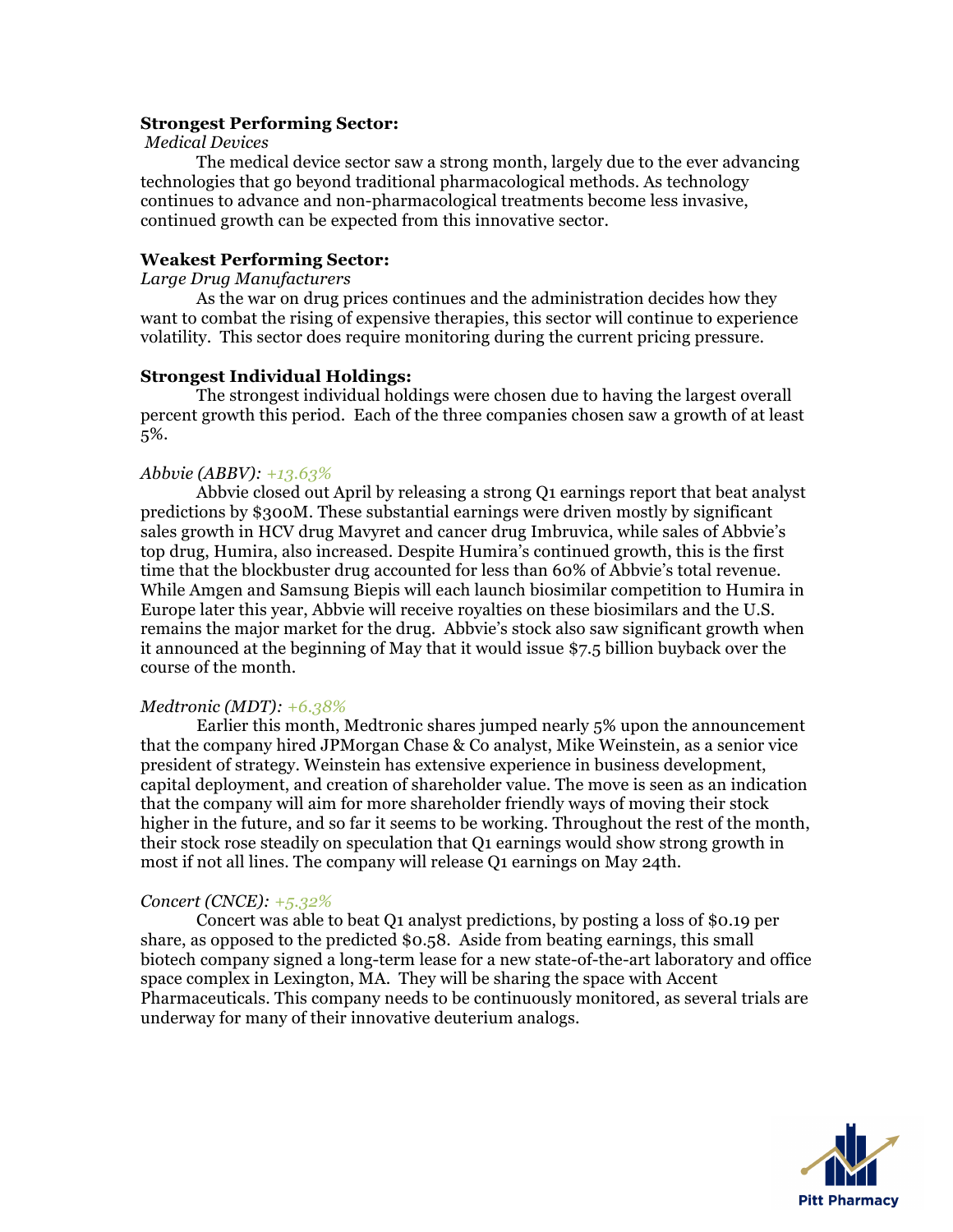# **Weakest Individual Holdings:**

The weakest holdings were chosen due to having the lowest (or most negative) overall percent growth. Most of the weak holdings this month suffered very minor losses, and after analyzing the following companies, no holding adjustments are needed.

## *Gilead (GILD): -\$277.77 (7.98%)*

Gilead shares dropped significantly after a poor earnings report for Q1 of 2018. This was largely due to a greater than 50% decrease in sales from their HCV department. Several factors have attributed to the companies HCV struggles. Competitors such as ABBVIE have begun to capture some of the market share with newer, more patientfriendly alternatives. The disease is also curable, so the target population decreases with each successful treatment. There is promise in their new HIV treatment, Biktarvy. While its sales for the first quarter were low, it had only been on the market for a few weeks of the quarter. Gilead also suffered the loss of a key leader, their Executive VP of R&D and Chief Scientific Officer Norbert Bischofberger, who stepped down to become the CEO of a new cancer startup, Kronos BIO. Bischofberger was at the company for nearly 3 decades, so this loss may be felt initially. Novartis is expected to bring pressure on the sales of Yescarta in the US, as Kymirah was just approved with an indication of a B-cell lymphoma. Yescarta is the first approved CAR-T therapy in the US, which was a strong reason for the purchase of Kite pharma by Gilead. Although Gilead took a strong hit this month, there is nothing indicating a need for any holding adjustments at this time. The Yescarta-Kymirah situation should be monitored closely, as Yescarta is one of Gilead's strongest catalysts at this point.

# *Novartis (NVS): -\$91.52 (1.84%)*

Novartis' earnings for Q1 2018 did beat analyst expectations. However, an association with Michael Cohen, President Trump's personal attorney, resulted in public backlash for the company in May. Robert Mueller also scrutinized the company for this agreement. Novartis entered a one-year contract with Michael Cohen's shell company Essential Consultant's in February of 2017 to provide insight into Donald Trump's administration and how they were planning to approach different aspects regarding the health care system including the Affordable Care Act. After one month of the contract, it was determined that Cohen was not able to fulfill his obligations of the contract but the contract could not be terminated. Novartis still had to pay the full \$1.2 million to Essential Consultants. Also in May, Novartis announced the approval of Kymirah in the US, a direct competitor for Gilead's Yescarta. This B-cell lymphoma therapy could be a large revenue generator for the company and the sales of this drug should be monitored, as there is a large share of the market to be taken. The company also announced approval for their biosimilar of J&J's Remicade in the EU. Novartis' Zessly will compete with Remicade for the indications of rheumatoid arthritis, Crohn's disease, and ulcerative colitis, among other indications. These factors allow for confidence in Novartis going forward, and no holding adjustments need to be made at this time.

#### *Johnson and Johnson (JNJ): -\$92.61 (2.70%)*

The main reason for the minor hit to pharma giant J&J this month was likely due to their ongoing baby powder lawsuit. The suit is alleging that their iconic baby powder may contain asbestos and therefore it could be carcinogenic. The suit is ongoing, with damages currently expected to total about \$26M. The company is also facing competition to Remicade due to an EU approval of a Sandoz (Novartis) biosimilar known as Zessly. On a positive note, Johnson and Johnson exceed earnings estimates in Q1 of 2018. This historically strong company is showing no severe warning signs, and

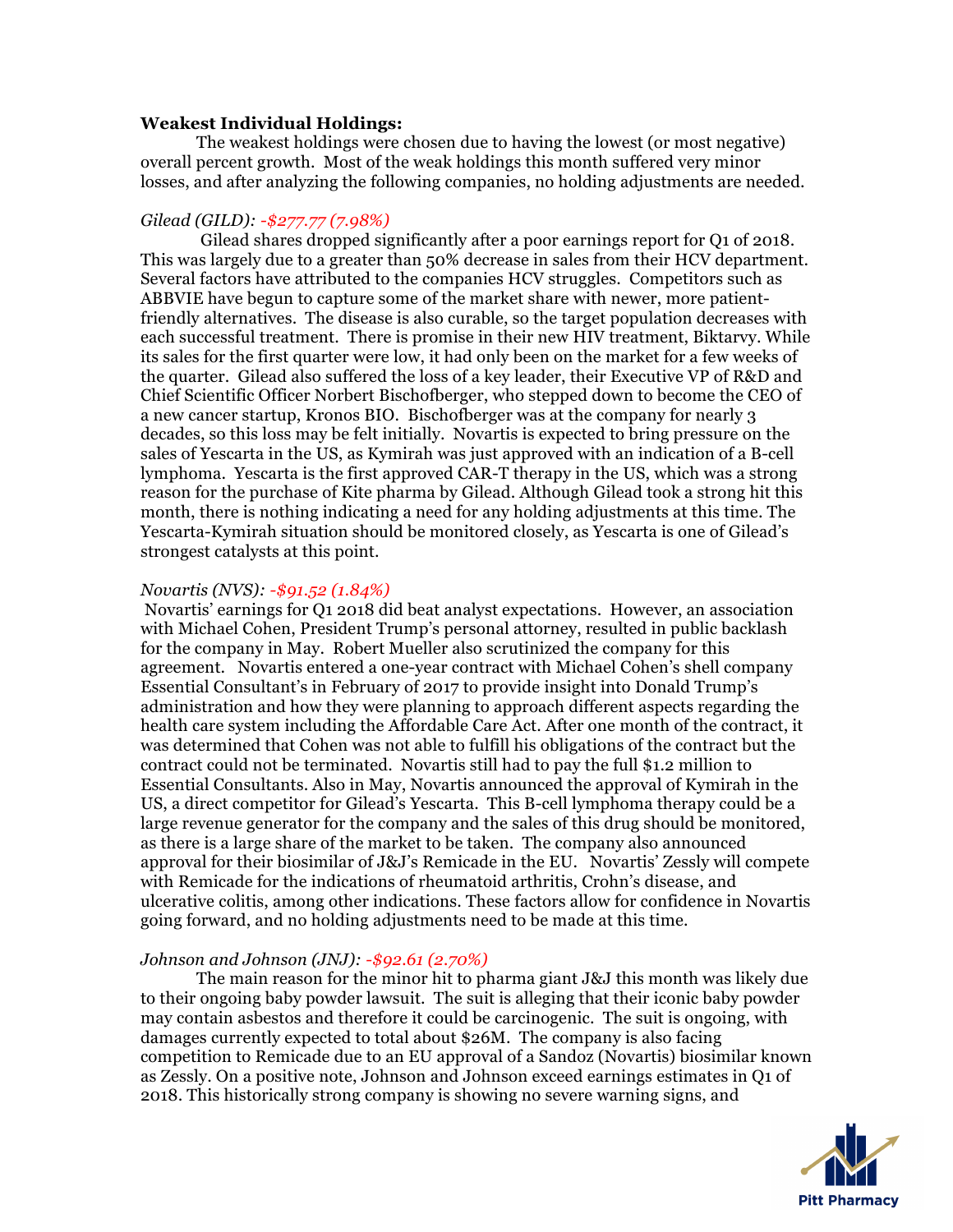therefore no holding adjustments need to be made at this time.

# **Market Comparison:**

The Pitt Pharmacy Investment Portfolio saw an overall growth of 2.30% from the period of 4/23/18 (original investment) to 5/23/18. This assessment was calculated based on the value of the portfolio at the time of original security purchase (\$49,844.24) against the subsequent value of the portfolio at market close on 5/23/18 (\$51,074.04). Over this same period, the S&P 500 Healthcare Index (SPXHC) had an overall growth of 1.08%.



**Figures 1&2:** The above figures depict the trend of the PPIP and the SPXHC from 4/23/18 to 5/23/18. The SPXHC is an index comprised of the top companies in the healthcare sector and is a solid indicator of the sectors overall stability. The graphs depict a striking resemblance in growth trends between these two portfolios. The trend similarity can be denoted by similar stability between the two portfolios. Despite the similar stability, the PPIP was able to outpace the growth of the SPXHC: 2.30% vs 1.08%, respectively. The data for the figures was collected from yahoo finance.